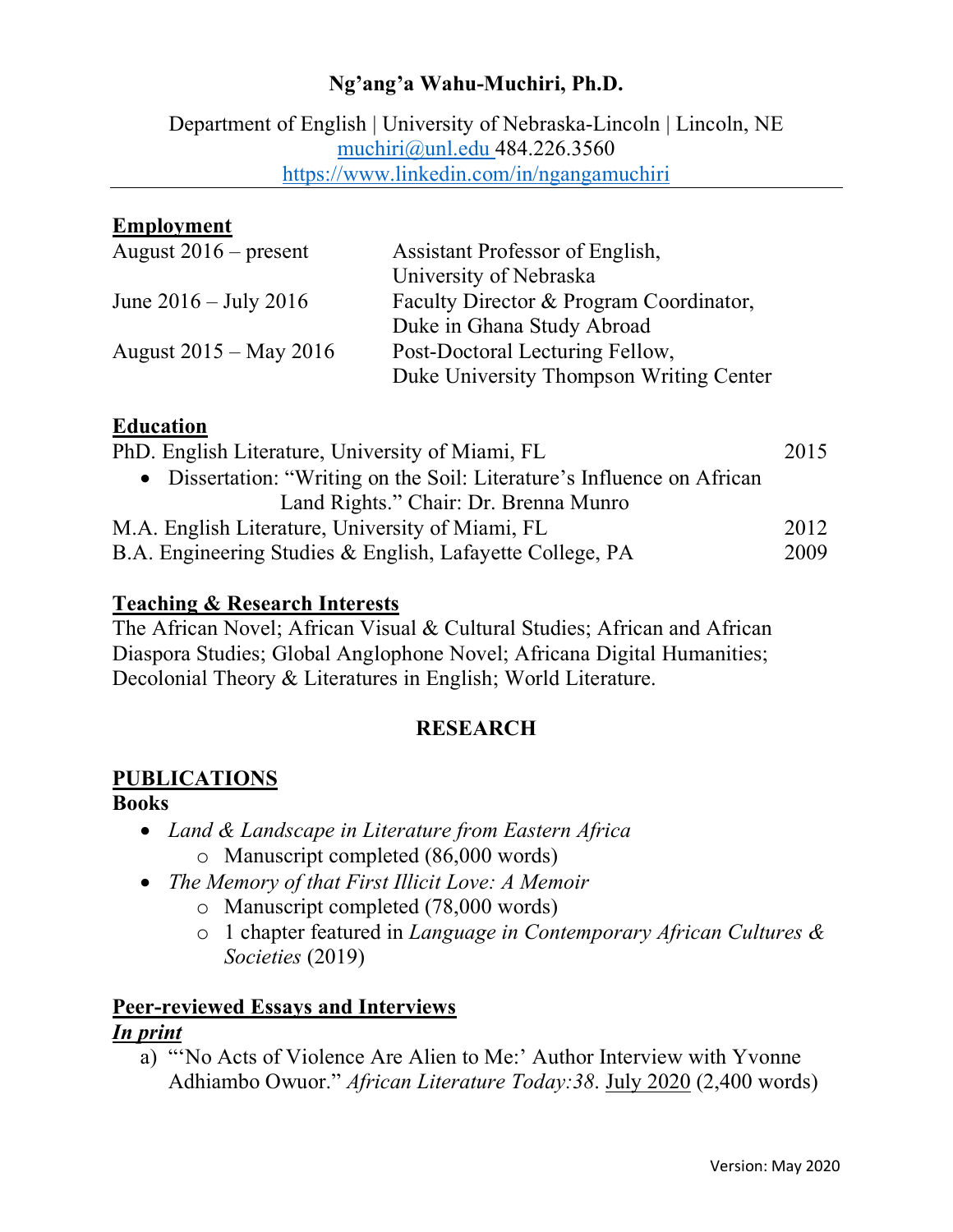- b) "From Grace Ogot to Yvonne Owuor: Fifty Years of Depicting Kenyan Lands & Landscapes." *African Literature Today:37*. 2019. 64-76. Print. (5,000 words).
	- This is a condensed version of the Routledge 2019 chapter.
- c) "Depictions of Kenyan Lands & Landscapes by Four Women Writers." *Routledge Handbook of African Literature*. New York: Routledge, 2019. 244-257. Print. (8,000 words).
- d) "'To Revolutionary Type Love:' Interview with Kawira Mwirichia & 6 Photographers." *African Literature Today:36*. Special Issue: Queer Theory in African Film & Fiction. 2018. 38-51. Print. (7,000 words).
- e) "'A Nation of One's Own': Fictional Indictment of Cannibalistic African States." *African Dictator Fictions*. Ed. Gichingiri Ngiririgi. Knoxville: University of Tennessee Press, 2014. 221-233. Print.
- f) "Performance: Popular Culture as the People's Intervention in Dictatorial Regimes." *Guernica Editions - Dany Laferrière: Essays on His Work*. Ed. Lee Skallerup Besette. Toronto: Guernica, 2013. 21-50. Print.

# **Encyclopedia Entries**

- "Gender and Land Rights." *Encyclopedia of World Poverty*. Eds. Mehmet Odekon & J. F Geoffrey Golson. Thousand Oaks, CA: Sage Publications. 2015. Print. (1,170 words).
- "Kenya." *Encyclopedia of World Poverty*. Eds. Mehmet Odekon & J. F Geoffrey Golson. Thousand Oaks, CA: Sage Publications. 2015. Print. (990 words).

# **Book Reviews**

- "Review of *Germans on the Kenyan Coast: Land, Charity, and Romance* by Nina Berman." *Research in African Literatures*. 50. 2. 2019. 265-267. Print.
- "Review of Ngugi, Mukoma Wa, *The Rise of the African Novel: Politics of Language, Identity, and Ownership*." *H-Africa, H-Net Reviews*. 2019. https://www.h-net.org/reviews/showrev.php?id=53376
- "Humor in the Caribbean Literary Canon." Review Essay. Sam Vasquez, *Humor in the Caribbean Literary Canon*. *Interventions: International*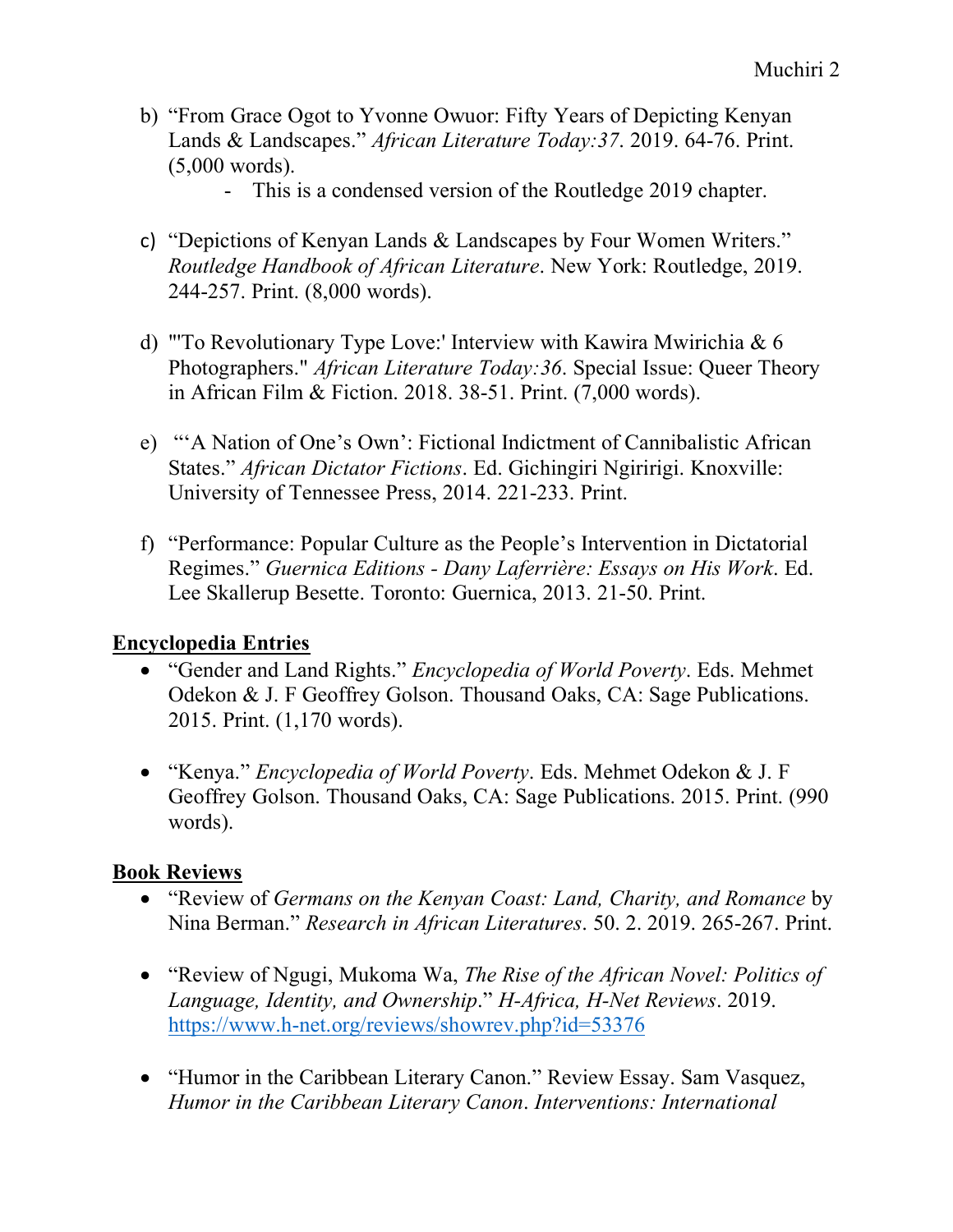*Journal of Postcolonial Studies*. 17.5 (2015) 769-770. http://dx.doi.org/10.1080/1369801X.2015.1054642

# **Creative Nonfiction**

• "Ode to the Wanderlust." *Language in Contemporary African Cultures & Societies*. Eds. Leonard Muaka & Esther M. Lisanza. New York: Lexington Books, 2019. 215-225. Print.

# **Honors & Awards**

- College of Arts and Sciences Distinguished Teaching Award. Mar. 2020
- College of Arts and Sciences ENHANCE Award for Ardhi Initiative Africana Digital Humanities project. Oct 2019, \$5,000. PI.
- College of Arts and Sciences Honors Faculty of the Year, 2019
- Research Proposal Development Fellow for NEH grant writing. UNL Office of Proposal Development. 2017-2018. PI.
- College of Arts and Sciences International Research Collaborations Award for Ghanaian Open-Air Markets as Performative Soundscapes. May 2017, \$6,700. PI.
- Honorable Mention, Benstock Dissertation Prize, University of Miami 2016
- Center for the Humanities Dissertation Fellowship, University of Miami 2014
- Graduate Teaching Assistantship, University of Miami 2009-2014
- University of Miami Graduate Student Association Merit Scholarship, May 2013
- "Best Graduate Student Paper" African Literature Association, Mar. 2013
- \$1,800 English Department Research grant, Dec. 2012-Jan. 2013
- English Department Composition Fellowship, 2012-2013
- Gilbert Prize in English, Lafayette College, 2008

# **Conference Presentations**

- 1. "Postcolonial Infrastructure: Built Environments & The African City," Lagos Studies Association, Lagos, Nigeria. June 2021.
- 2. "Writing and Publishing in African Digital Humanities," Princeton African Humanities Colloquium (PAHC), Princeton, NJ. Nov 6, 2020.
- 3. "Poetic Fiction & the Depictions of East African Environmental Violence," Modern Languages Association, New York City, NY. January 2018.
- 4. "Land Rights, Human Rights, & Yvonne Owuor's Construction of Environmental Justice," African Studies Association, Chicago, IL. November 2017.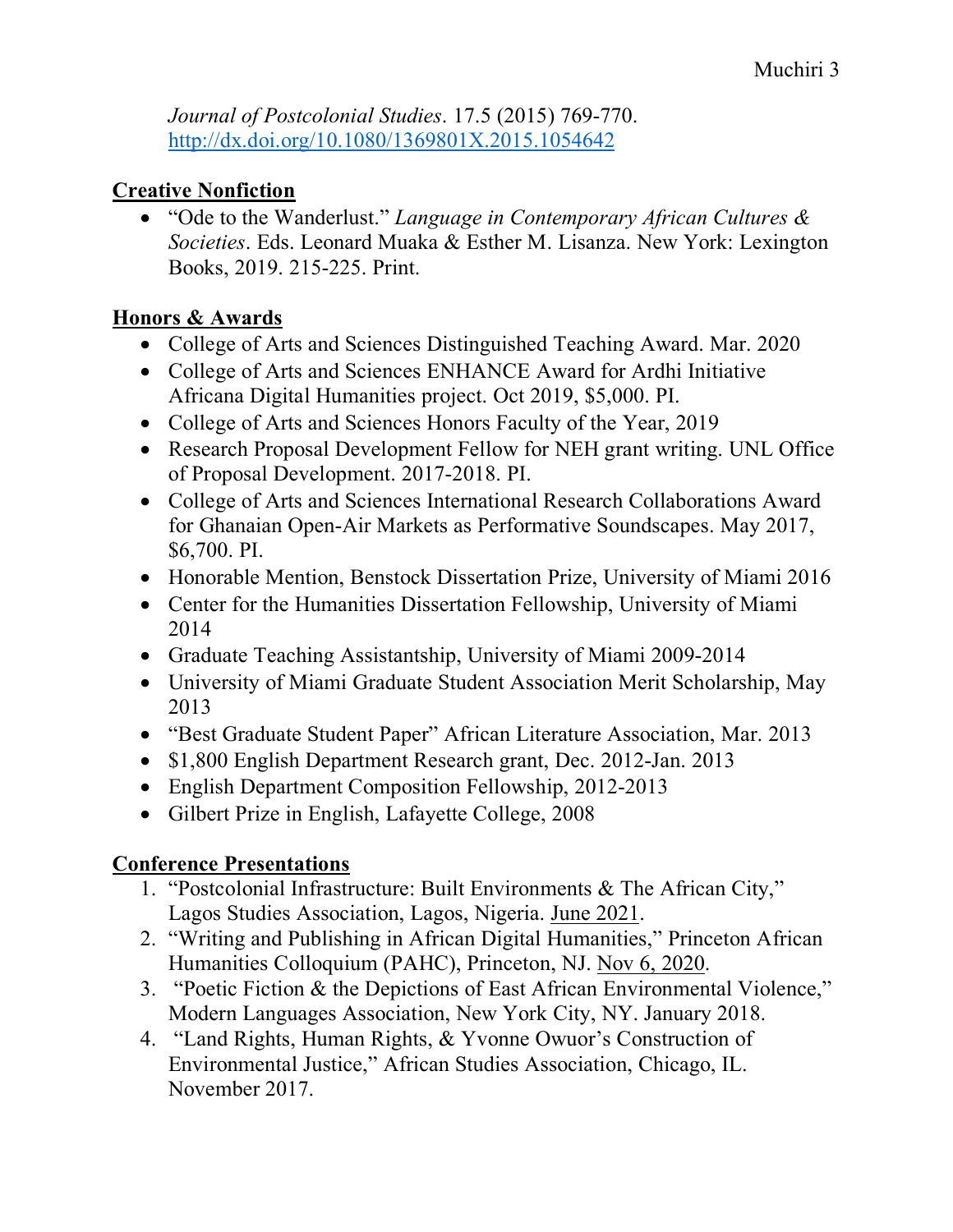- 5. "A Quest Called Home: Movement of Bodies & Words in Mukoma wa Ngugi's Nairobi," Modern Languages Association, Philadelphia, PA. January 2017.
- 6. "The 1962 Makerere Writers' Conference & the De-centering of Cultural Production: From Colonial Exhibitions to Black and African Cultural Festivals," Winthrop-King Institute for Contemporary French and Francophone Studies, Florida State University, Tallahassee, FL. October 2016.
- 7. "Imaging & Writing the (C21st) African Urban Self," South East African Literatures & Languages Forum, Winston-Salem State University, Winston-Salem, NC. September 2016.
- 8. "*Molue* Aesthetics & the Performance of Cultural Citizenship," LAGOS: From the Pepperfarm to the Megacity (and Beyond) - A Conference on Space, Society, and the Imagination of an African Crossroad, Barnard College, NY. May 2016.
- 9. "Land Rights as Social Justice in Colonial East Africa," African Literature Association, Atlanta, GA. April 2016.
- 10. "Violence & Colonial Transformation of African Landscapes," African Studies Association, Baltimore, MD. November 2013.
- 11. "Migration, Settler Mentality & (Hu)Man Alteration of African Landscapes," Association for the Study of Literature & the Environment, Lawrence, KS. June 2013.
- 12. "Natural Leitmotif: Land as a Symbol in East Africa's Socio-Political Movements," UT-Austin Conference by Dr. Toyin Falola, Austin, TX. March 2013.
- 13. "'Sibling Rivalry': Law & Literature as Competing Paths to African Liberation," African Literature Association, Charleston, SC. March 2013.
- 14. "Women's Relationship to Property: Pre-Colonial Great Lakes Region," African Studies Association, Philadelphia, PA. November 2012.
- 15. "Human Rights Discourse & Contemporary Congolese Literature," African Literature Association, Dallas, TX. April 2012.
- 16. "Trauma & the Hybrid Self in *Johnny Mad Dog* & *La Vie et Demie*," International Society for African Philosophy & Studies, Ohio State University, Columbus, OH. April 2011.
- 17. "Performance: Popular Culture as the People's Intervention in Dictatorial Regimes," University of Miami English Graduate Student Conference, Miami, FL. April 2011.
- 18. "Shailja Patel's Poetry on Stage: Reincarnation of 21st Century African Activism," African Theatre Association, Kampala, Uganda, July 2010.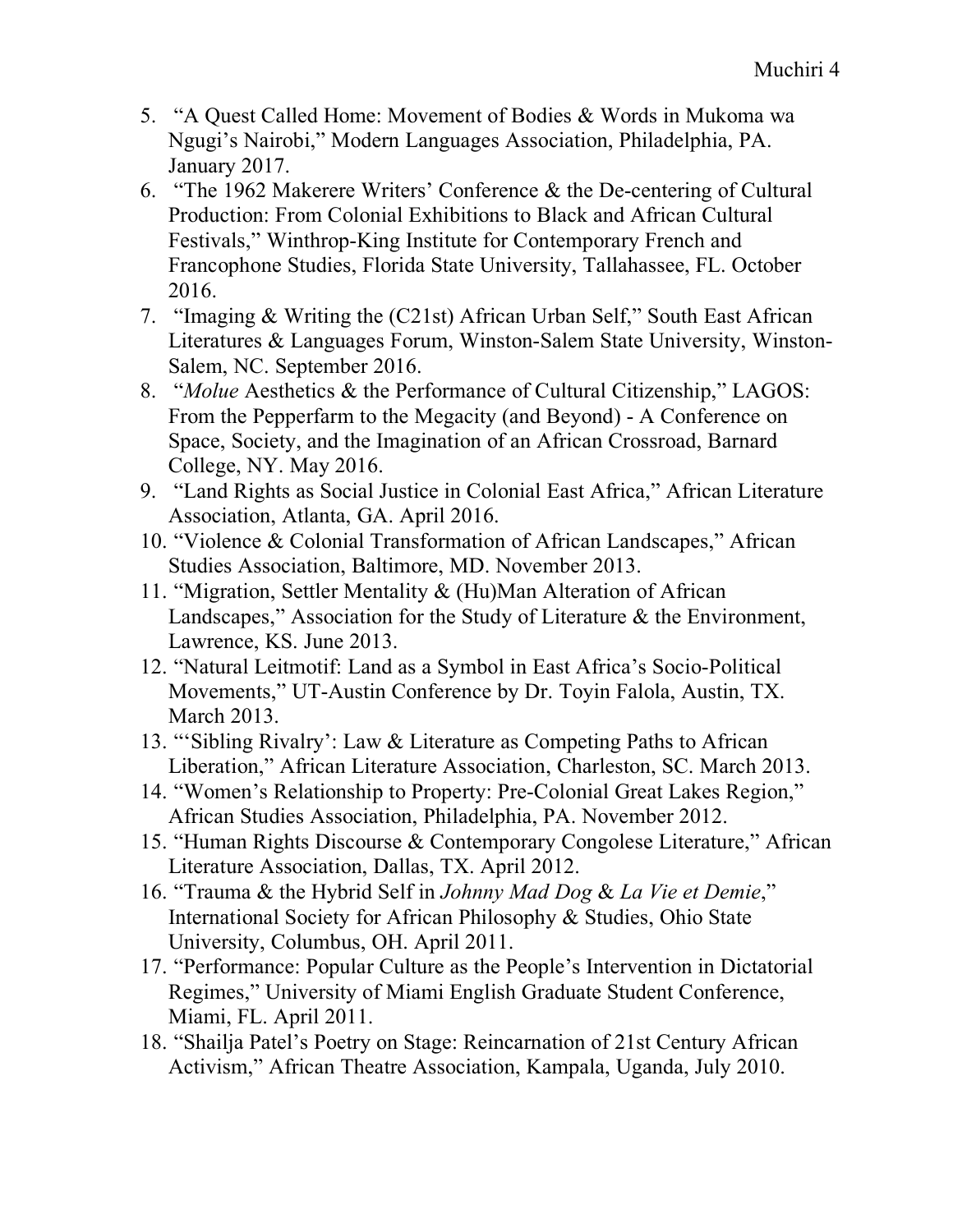# **TEACHING**

### **Study Abroad Courses Taught**

*Postdoctoral Lecturing Fellow, Duke University*

Writing 190SA [Cross-listed as English 190A/ Cultural Anthropology 390SA] – Duke in Ghana: Literature as Anthropology, Anthropology as Literature. Duke University Study Abroad.

## **Courses Taught**

*Assistant Professor, University of Nebraska-Lincoln*

- ENGL 344D: Caribbean Literature
- ENGL 303: The Short Story.
- ENGL 244A/ETHN244A: Introduction to African Literature.
- ENGL 205:  $20^{th}$  Century Fiction.
- ENGL 189H: Sanaa: The Literature & Art of Africa's Cities Honor's Seminar.

### *Postdoctoral Lecturing Fellow, Duke University*

• Writing 101: Academic Writing – Consuming Africa's Cities.

## *Graduate Teaching Assistant, University of Miami*

- ENG 214: American Literature II Major Authors.
- ENG 202: World Literature II Masterpieces & Autobiographies.
- ENG 107: Composition II for Science/Engineering, Spring 2011.
- ENG 105: Composition I.

# **SERVICE**

## *Department-level*

- Placement Coordinator for graduate students, Department of English, September 2017-Present.
- Master's Thesis Supervision, 2020-2021 Student: Zainab Saleh Project: "Englishness and Feminism" Chair: Prof. Kwame Dawes Committee: Prof. Amelia Montes, **Ng'ang'a Wahu-Muchiri**

## *University-level*

- Advisory Board, Global Studies, September 2018-Present
- Co-Faculty Advisor, African Students Association, September 2017-Present.